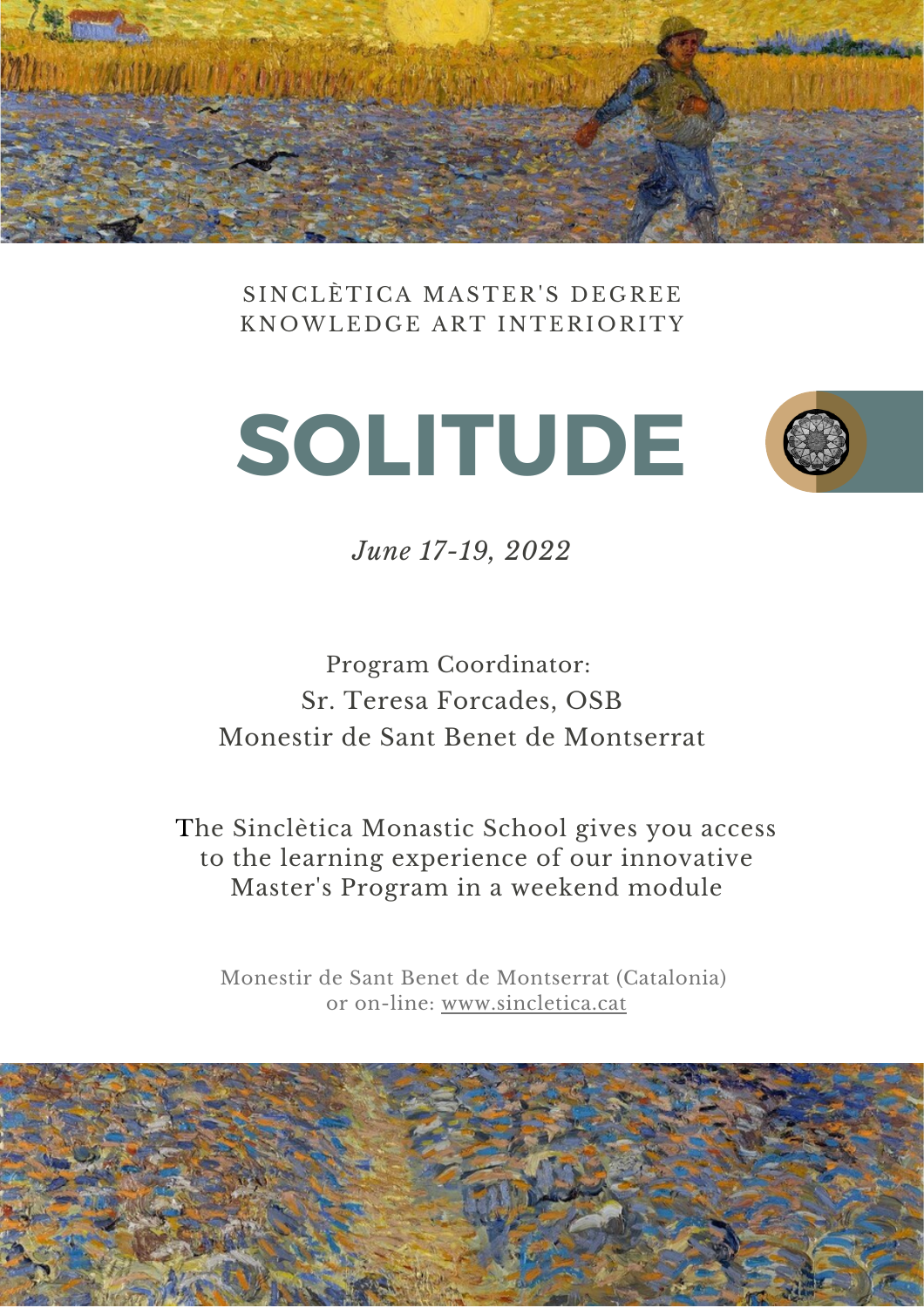# THE TOPIC FOR THE THEMATIC BLOCK IN JUNE 2022 IS **SOLITUDE**

-A team of five international professors will be sharing Five Pearls on SOLITUDE from the perspective of Literature, Bible, Fine Arts, Theology and Music. Pearls are literary, artistic or musical works, theological writings or biblical passages that the subjectivity of the professor finds particularly helpful or illuminating; monastic wisdom has always known that experience and knowledge cannot be separated; a key element of our master's program is that the professors will share with the students not only their expertise on the subject, but also their personal link to it.

- The lectures can be attended on-site at our Monastery or online. Registering on-line gives access to the live streaming of the lectures and also to the edited videos for later viewing; during the streaming, on-line participants will be able to interact with the professors and with the on-site students via Zoom platform.

- The language is English. The videos of the lectures will be made accessible to all students during 30 days, starting on the day of the lectures. Two weeks after the lectures, fully reviewed subtitles in English, Catalan and Spanish will be made available.

> The fee is 100€; scholarships are available; don't hesitate to ask. Interested please write to the Registrar's Office at: [registrar@sincletica.cat](http://sincletica.cat/) [www.sincletica.cat](https://www.sincletica.cat/)